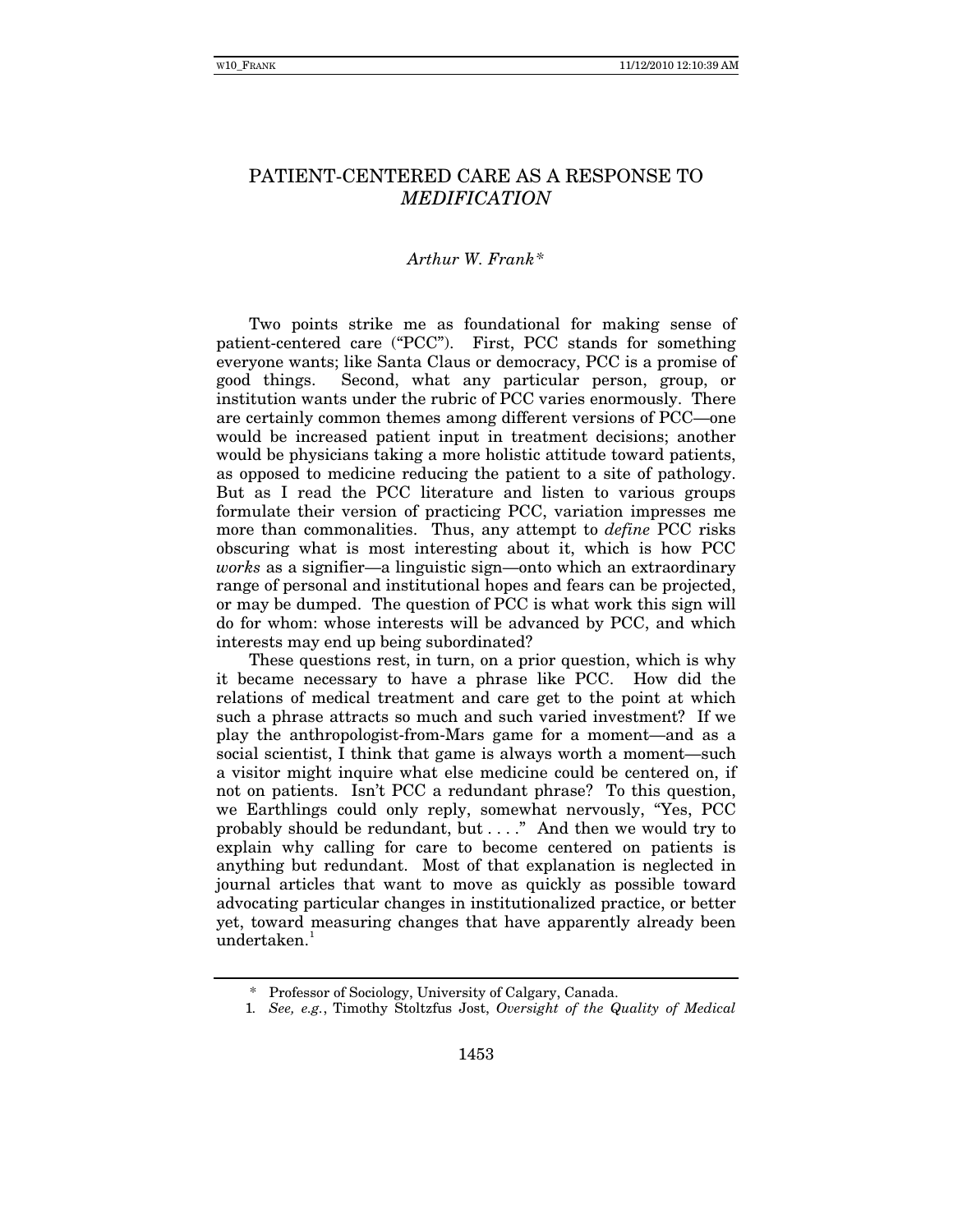# 1454 *WAKE FOREST LAW REVIEW* [Vol. 45]

So why PCC now—*now* being when searching Google Scholar for PCC shows 339,000 documents, a tenfold increase over the last two years? A sociological explanation for PCC's sudden popularity goes back to the seminal work of Max Weber in the early twentieth century, and what he called *routinization*. [2](#page-1-0) Weber was describing the inexorable tendency of legal-bureaucratic organizations to reduce work processes to routines—predictable sequences of action governed by institutional rules—so that workers have increasingly little discretion in how they do their work.<sup>[3](#page-1-1)</sup> Jumping forward to the end of the twentieth century, the philosopher Jürgen Habermas updated Weber's work to describe how institutional systems have become increasingly detached from the lifeworlds in which real people have communicative relationships with one another.<sup>[4](#page-1-2)</sup>

As an example of this process of decoupling lifeworlds from systems, Habermas coined the term *juridification* to describe how law has become an increasingly self-enclosed system, responding to its own conventions and institutional practices and becoming increasingly separated from everyday, common-sense notions of justice.<sup>[5](#page-1-3)</sup> More simply, juridification marks the increasing distance between law and people's sense of the right thing to do. Habermas is well-aware that most people's idea of *right* is fuzzy and open to disagreement, which is why law develops formalized, institutional practices, undertaken by experts with specialized training.<sup>[6](#page-1-4)</sup> Habermas's argument is that if law departs too far from what people expect as *justice*, then it loses legitimacy.<sup>[7](#page-1-5)</sup> Routinization is a tendency not only of legal-bureaucratic systems, but also of expert and professional systems generally.

Just as we have juridification of the legal system, so we also have what I will call *medification*. Medification is not to be confused with *medicalization*, which refers to physicians becoming the privileged decision makers on issues that were previously decided on other grounds, including legal or moral grounds. Bringing psychiatric defenses into law is an example of medicalization.[9](#page-1-7)

By *medification*, I mean the increasing extent to which practices

<span id="page-1-3"></span><span id="page-1-2"></span>4*. See* JÜRGEN HABERMAS, 2 THE THEORY OF COMMUNICATIVE ACTION 316– 17 (Thomas McCarthy trans., 1987).

5*. Id.* at 356–57.

6*. See id.* at 364–67.

*Care: Regulation, Management, or the Market?*, 37 ARIZ. L. REV. 825, 835–38 (1995).

<span id="page-1-0"></span><sup>2</sup>*. See* MAX WEBER, THE THEORY OF SOCIAL AND ECONOMIC ORGANIZATION 363–73 (Talcott Parsons ed., A.M. Henderson & Talcott Parsons trans., 1947).

<span id="page-1-1"></span> <sup>3.</sup> H.H. Gerth & C. Wright Mills, *Introduction: The Man and His Work*, *in* FROM MAX WEBER: ESSAYS IN SOCIOLOGY 3, 52–54 (H.H. Gerth & C. Wright Mills eds. & trans., 1946).

<sup>7</sup>*. See generally id.* at 356–73.

<span id="page-1-7"></span><span id="page-1-6"></span><span id="page-1-5"></span><span id="page-1-4"></span><sup>8</sup>*. See* Peter Conrad, *Medicalization and Social Control*, 18 ANN. REV. SOC. 209, 209–11 (1992).

<sup>9</sup>*. Id.* at 226.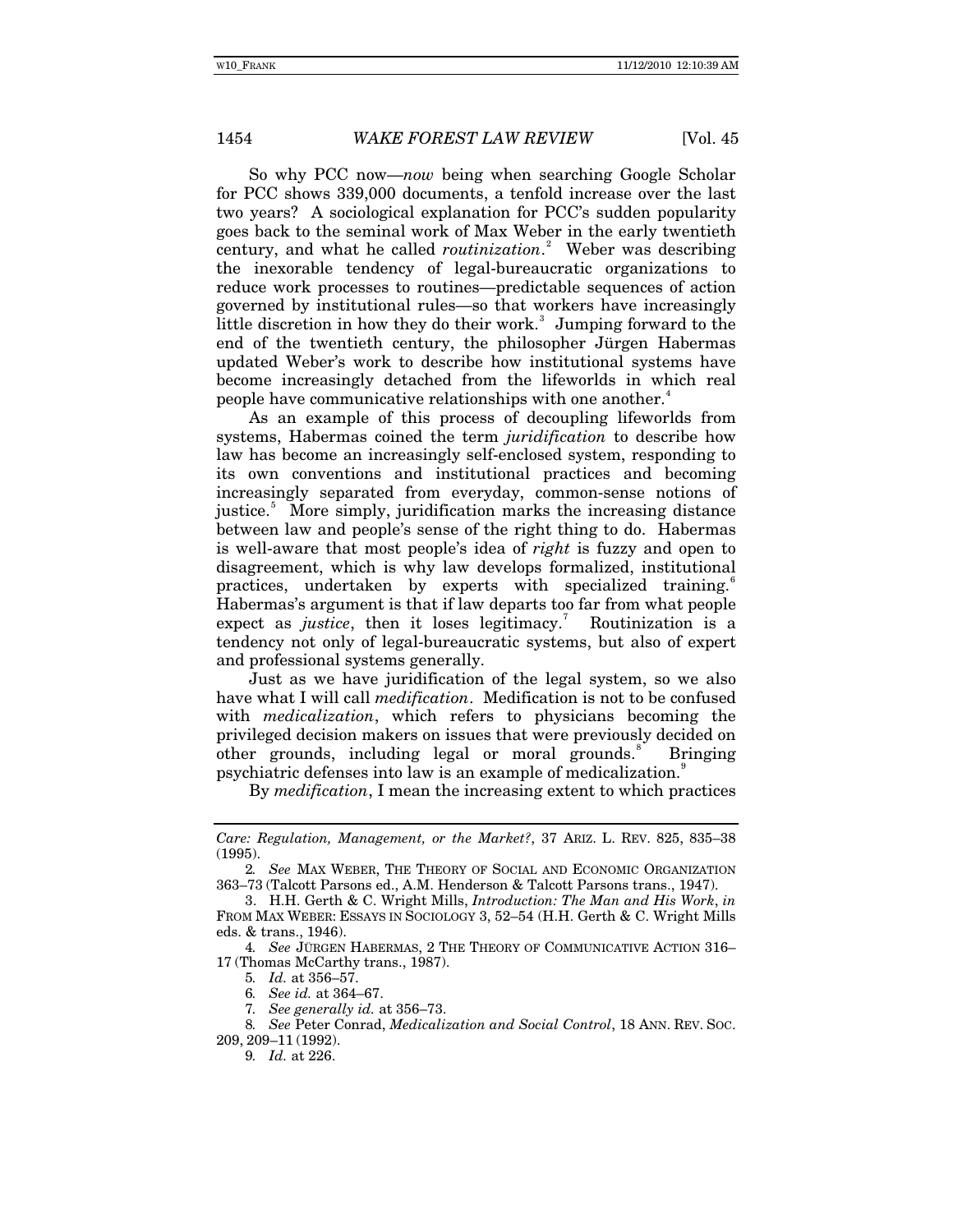# 2010] *A RESPONSE TO* MEDIFICATION 1455

of treatment and care of illness, injury, and disability are responsive first to perpetuating expert and corporate systems. Medification privileges the advance of medical science and the reproduction of expertise on the one hand, and the needs of the medical-industrialpolitical complex on the other. Medical workers are increasingly accountable for meeting administrative demands for efficiency.<sup>1</sup> Patients become units of *throughput*, a phrase used without irony by hospital planners in Calgary and elsewhere.<sup>[11](#page-2-1)</sup> Care is redefined as protocols that maximize throughput; that is, treating the greatest number of patients as quickly as possible at the lowest cost. This institutional behavior is hardly malignant. On the contrary, in Canada it attempts to provide equitable health care at the lowest cost to taxpayers, within a publicly funded system—or in the United States, managed care initiatives seek to conserve Medicare funds or keep insurance premiums as low as possible. The problem is that administratively *efficient* care is planned at some distance from real patients and their individual needs. By medification, I mark the point at which patients and front-line medical workers experience the subordination of patients' needs to the needs of professional, corporate, and governmental organizations.

PCC is both a reaction against medification and an Orwellian marketing language in which treatment that is centered on efficiency can claim to be centered on patients. Clarity concerning how it could possibly sound like news to say that medicine should be centered on patients is the best safeguard against the risk that PCC will succumb to becoming part of the routinization of medicine, rather than a countermovement to medification. That risk is real and can be illustrated by two stories, each showing how PCC can be co-opted to serve interests other than those of patients. These stories suggest why I find myself so uneasy, after two decades of attempting to center medical attention on the experiences of patients,<sup>[12](#page-2-2)</sup> when I hear institutional talk or read professional journal articles about PCC. Why isn't PCC just what I hoped my work would contribute to bringing about?

My first story is about clinical care. The narrator is my Dutch friend and colleague, Annemarie Mol, who is a medically trained researcher who writes elegantly conceptualized and finely detailed studies of science and technology. Mol begins her recent book, *The Logic of Care: Health and the Problem of Patient Choice*, with

<span id="page-2-0"></span> <sup>10.</sup> For a general argument with numerous examples from the world of health care, see JANICE GROSS STEIN, THE CULT OF EFFICIENCY (2002). For a detailed ethnography of nursing work as oriented to efficiency, see JANET M. RANKIN & MARIE L. CAMPBELL, MANAGING TO NURSE (2006).

<span id="page-2-1"></span><sup>11</sup>*. See* D. Scott Jones & Maria S. Spencer, *Can Registered Nurse Staffing Affect Quality and Compliance?*, J. HEALTH CARE COMPLIANCE, May–June 2009, at 49, 50.

<span id="page-2-2"></span><sup>12</sup>*. See, e.g.*, ARTHUR W. FRANK, AT THE WILL OF THE BODY (First Mariner Books 2002) (1991).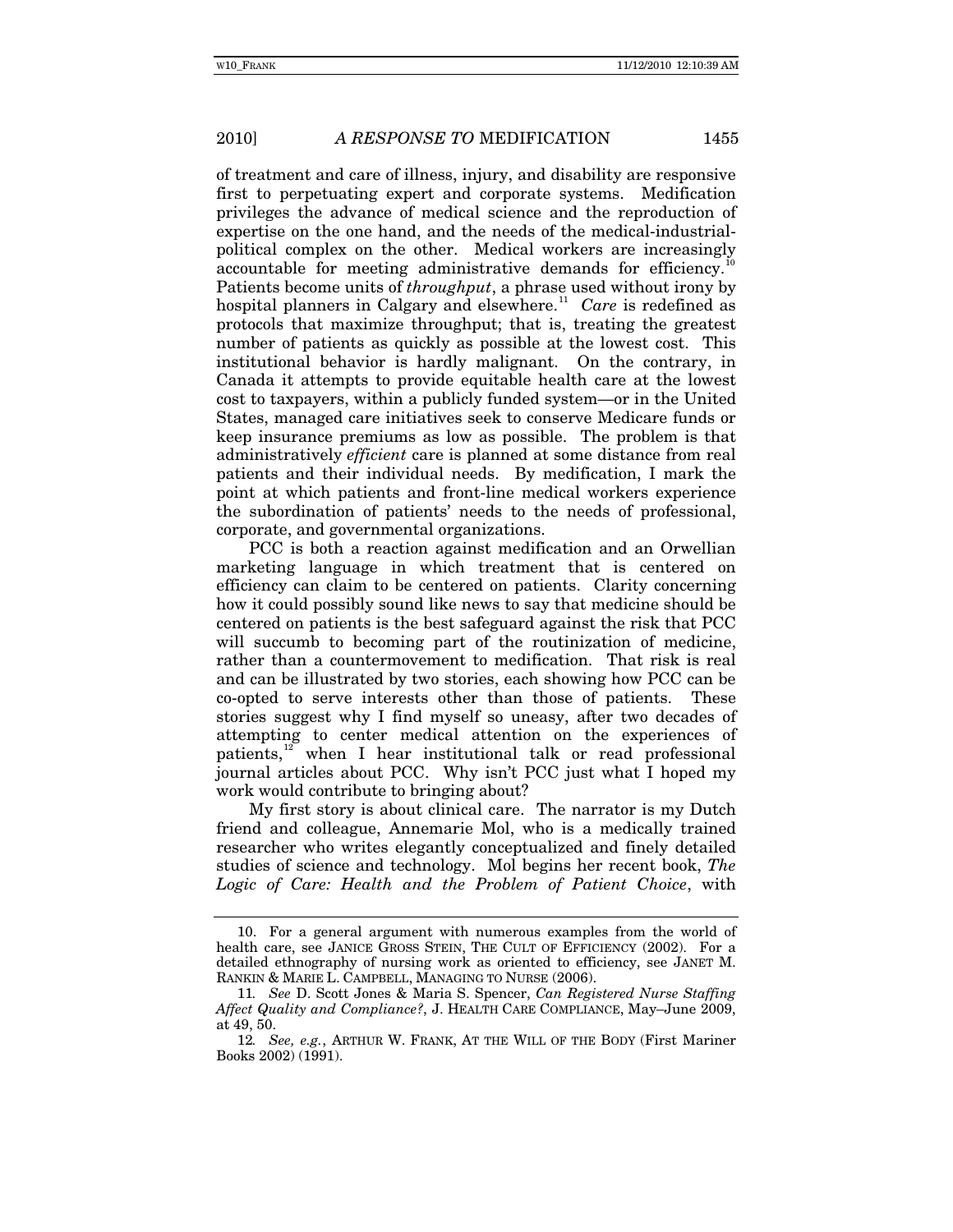### 1456 *WAKE FOREST LAW REVIEW* [Vol. 45]

several stories, including the following one:

I am pregnant and 36. A national committee of experts in the Netherlands where I live has looked at the statistics and suggested that pregnant women over 35 should have an amniocentesis and thus the option of abortion should their foetus have Down's Syndrome. Given where I am (I have a healthy child and work that fascinates me and it is difficult enough to juggle between them) I follow the advice. I take a day off and go to the hospital where I also happen to be doing the field work for the book that I am working on at the time. It is slightly strange to shift from the role of observer to that of patient. But I lie down on the examination table and feel the ultrasound probe moving over my belly. Still in my field-work habits, or just to break the silence, I say to the nurse who is preparing the long needle that will be inserted into my womb: "I hope it all goes okay." We both know that a small percentage of women have a spontaneous abortion as a result of the procedure. The nurse snaps back: "Well, it is your own choice.<sup>5[13](#page-3-0)</sup>

This story is richly provocative for reflecting on multiple issues in medicine, but my present interest is in the nurse's construction of *choice* as a disclaimer and even a form of accusation. The nurse uses a vocabulary that is ostensibly patient centered: the language of *choice*. But she uses it against the patient, not for the patient.

A complementary story suggests the misuse of PCC at the institutional level. Here we see unanticipated consequences of holding hospitals accountable to specific measures of patientcentered practice. The inclination of governments is to reduce relational concepts like patient-centeredness to unidimensional measures, or metrics, and then to require institutions to meet specific benchmarks.<sup>[14](#page-3-1)</sup> The metrics are taken to be reliable—or at least accountable—indicators of what is valued, being patient centered. Here is one response to proposed legislation regarding metrics:

Mary Jo Haddad, chief executive officer of Toronto's Hospital for Sick Children, says she fears unintended consequences if performance metrics aren't carefully crafted by the province.

<span id="page-3-0"></span> <sup>13.</sup> ANNEMARIE MOL, THE LOGIC OF CARE: HEALTH AND THE PROBLEM OF PATIENT CHOICE, at xi (2008).

<span id="page-3-1"></span><sup>14</sup>*. See* Louise G. Trubek & Maya Das, *Achieving Equality: Healthcare Governance in Transition*, 7 DEPAUL J. HEALTH CARE L. 245, 277 (2004) (noting that government's role in health care involves "providing funding, creating standards for performance and monitoring and publicizing the results of benchmarking"). *See generally* Margaret Cyr-Provost, Aetna v. Davila*: From*  Patient-Centered Care to Plan-Centered Care, A Signpost or the End of the *Road?*, 6 HOUS. J. HEALTH L. & POL'Y 171 (2005) (discussing the erosion of PCC).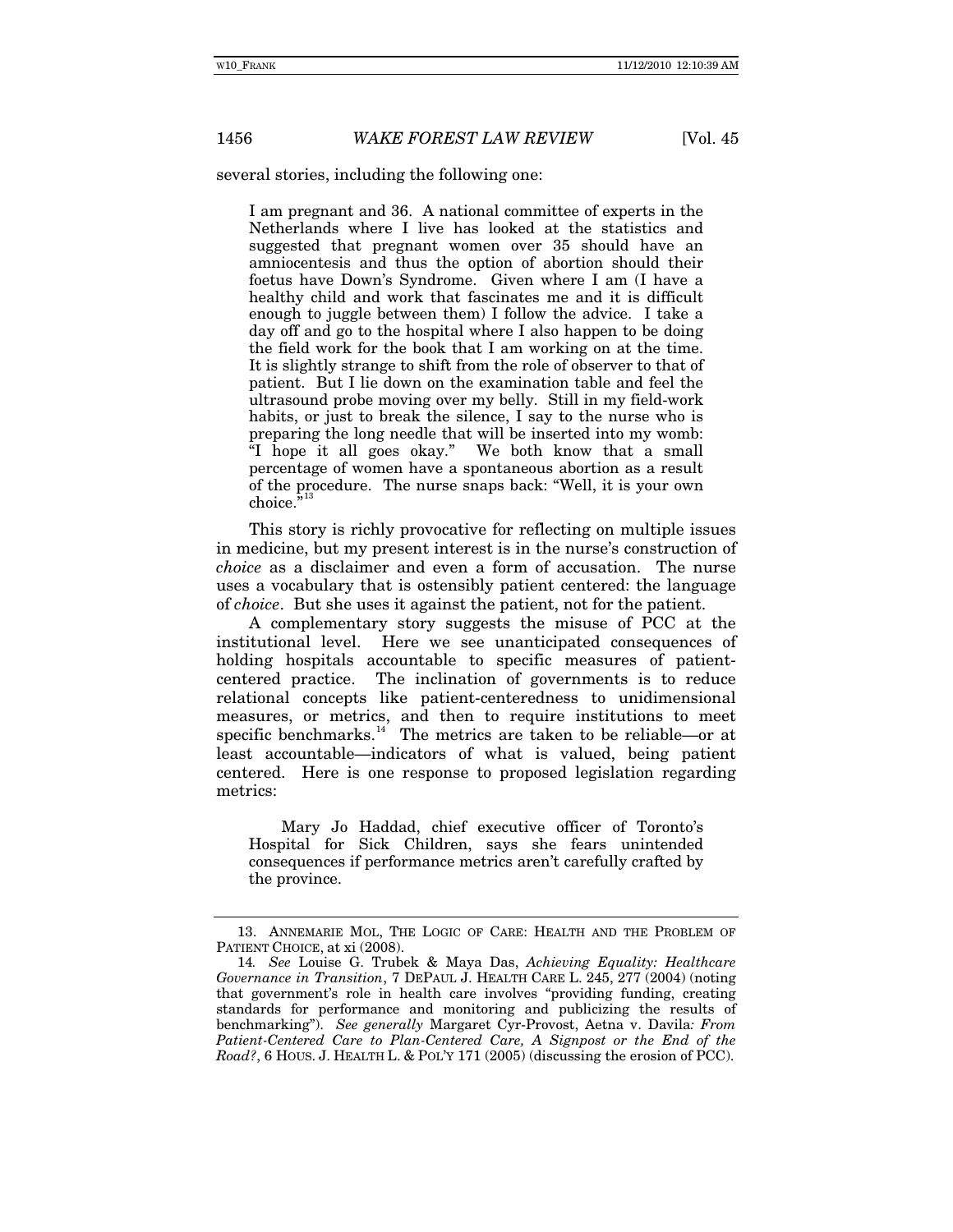### 2010] *A RESPONSE TO* MEDIFICATION 1457

She could virtually eliminate emergency waiting times if she had to, she says, simply by allocating many of her doctors from other departments. But all other services would suffer, and it would mean patients would wait longer for other care.<sup>1</sup>

The familiar problem here is that institutions are capable of meeting specific performance standards of patient-centeredness, but the greater the stakes on meeting those standards—for example, funding incentives or disincentives—the greater the probability of negative consequences as a result of institutions reallocating resources to optimize performance on the specific metric.<sup>[16](#page-4-1)</sup> Those negative consequences are unanticipated in terms of what their specific form will be, but the occurrence of some such consequences can be fully anticipated. To paraphrase one of Michel Foucault's famous aphoristic lines, metrics are not inherently bad, but they are dangerous.<sup>[17](#page-4-2)</sup>

The danger results from believing that legislating a benchmark can be sufficient by itself, without far more extensive changes to assist in reaching that benchmark in ways that do not cannibalize other parts of the health care system. The point of both stories, one interpersonal and the other institutional, is that it is superficial at best—and detrimental at worst—to impose either a language or benchmarks of patient-centeredness without making fundamental changes to the culture (including the sense of mission), the work flows, and the resource allocations of health care systems.

Having made this argument, I need to reaffirm my belief in the ideals of PCC. Most significant for me, medical workers need to take seriously what they look like and sound like to their patients. It is with good reason that the top hits for "patient-centered care" on Google Scholar are works advocating that medical workers see their practice through the eyes of the patient.<sup>[18](#page-4-3)</sup>

I also believe in the seriousness of the problems that I am calling medification, which is both caused by and results in the selfenclosure of professional, administrative, and corporate-financial systems. Some of the most disturbing arguments against recent health care reform in the United States showed the delegitimization of professional medicine that Habermas would predict when expertadministrative systems become decoupled from everyday

<span id="page-4-0"></span> <sup>15.</sup> Janet McFarland, *Provinces Seek Cure to Swelling Pay Packages in Public Service*, GLOBE & MAIL (Can.), Apr. 10, 2010, at A1.

<span id="page-4-1"></span><sup>16</sup>*. See* Nathan A. Bostick et al., *Report of the Council on Ethical and Judicial Affairs: Physician Pay-for-Performance Programs*, 3 IND. HEALTH L. REV. 429, 431 (2006).

<span id="page-4-2"></span> <sup>17. &</sup>quot;My point is not that everything is bad, but that everything is dangerous, which is not exactly the same as bad." MICHEL FOUCAULT, *On the Genealogy of Ethics: Overview of Work in Progress*, *in* ETHICS 253, 256 (Paul Rabinow ed., Robert Hurley et al. trans., 1997).

<span id="page-4-3"></span><sup>18</sup>*. See, e.g.*, THROUGH THE PATIENT'S EYES (Margaret Gerteis et al. eds., 2002).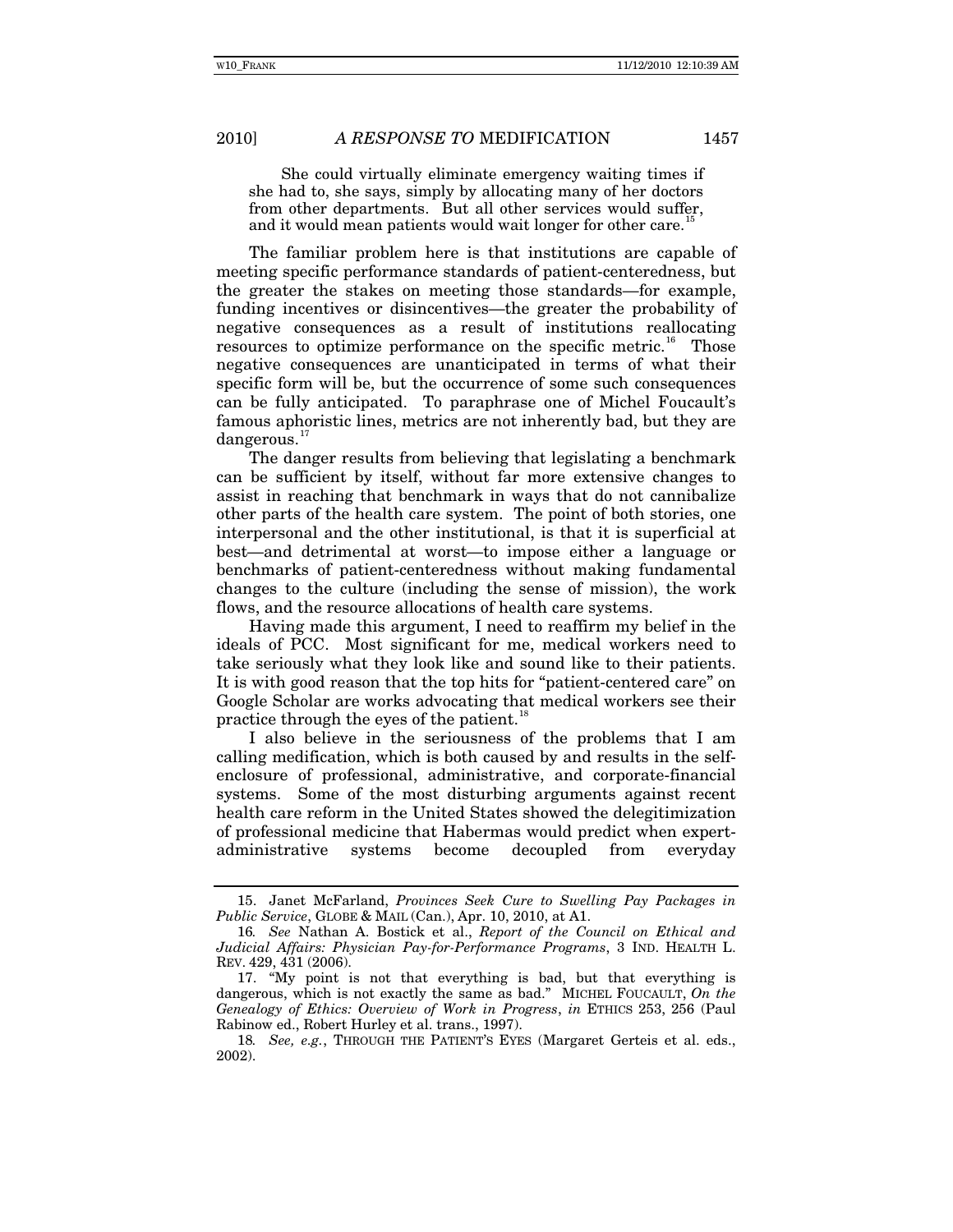### 1458 *WAKE FOREST LAW REVIEW* [Vol. 45]

 $lifeworlds.<sup>19</sup>$  $lifeworlds.<sup>19</sup>$  $lifeworlds.<sup>19</sup>$ 

My point is that if patient-centeredness implies making changes to how medical practice is institutionalized, those changes need to be extensive, indeed, massive. Here is a final story that suggests the scope of what I think is required. In the "Narrative Matters" section of the journal *Health Affairs*, an Illinois family physician named Tony Miksanek writes about three "difficult" patients—he places the "difficult" in scare quotes, indicating awareness of all the potential biases of that term.<sup>[20](#page-5-1)</sup> Doctor Miksanek makes a compelling case that his conditions of practice—especially the amount of time insurance companies are willing to reimburse for a single visit with a patient—produce situations in which, as he concludes, "[d]ifficult patients and their frustrated physicians fail each other."<sup>[21](#page-5-2)</sup>

One of those difficult patients is Mrs. Thomasina, whom Dr. Miksanek describes as "lonely" and suffering from "'testophilia'—an unnatural affection for medical testing."<sup>[22](#page-5-3)</sup> She wears down Dr. Miksanek's resistance to ordering any and every test she has heard of; her refrain is: "I think I'm worth it."<sup>[23](#page-5-4)</sup> In the couple of years since the article appeared, I have thought of that phrase whenever I read the escalating public rhetoric about the uncontrollable rise in the costs of health care. I ask myself, "What does Mrs. Thomasina really want from all these tests?" Just as she tells us, she wants tangible evidence that she is *worth it*. And in the systems she moves through, her best place for getting that evidence is in her doctor's office, and the best evidence she can imagine getting from her doctor is an array of expensive tests.

The sociologist Charles Bosk, in his ethnography of a genetic counseling service, quotes a physician referring to her bioethics work as "mop-up' services." In attempting to serve Mrs. Thomasina, medicine may be functioning as society's mop-up service. The serious disconnection is that the more Mrs. Thomasina, and patients like her, press the medical system for evidence of caring, the more they generate medification, now taking the form of institutional strategies for meeting increased demand by routinizing

<span id="page-5-0"></span><sup>19</sup>*. See* Anna Deavere Smith, *Obama's Audience Speaks First*, N.Y TIMES, Sept. 9, 2009, at A29 (collecting and reporting various individuals' feelings about the health care system). The voices Smith collects are in no sense a representative sample, but they are nonetheless provocative. The issue is complex, because these voices also reflect a recognition supported by social scientists—that health care is only one determinant of health, and by no means the most significant among determinants.

<span id="page-5-5"></span><span id="page-5-4"></span><span id="page-5-3"></span><span id="page-5-2"></span><span id="page-5-1"></span> <sup>20.</sup> Tony Miksanek, *On Caring for 'Difficult' Patients*, 27 HEALTH AFF. 1422, 1422 (2008).

<sup>21</sup>*. Id.* at 1428.

<sup>22</sup>*. Id.* at 1424.

<sup>23</sup>*. Id.* at 1425.

 <sup>24.</sup> CHARLES L. BOSK, ALL GOD'S MISTAKES 34 (1992).